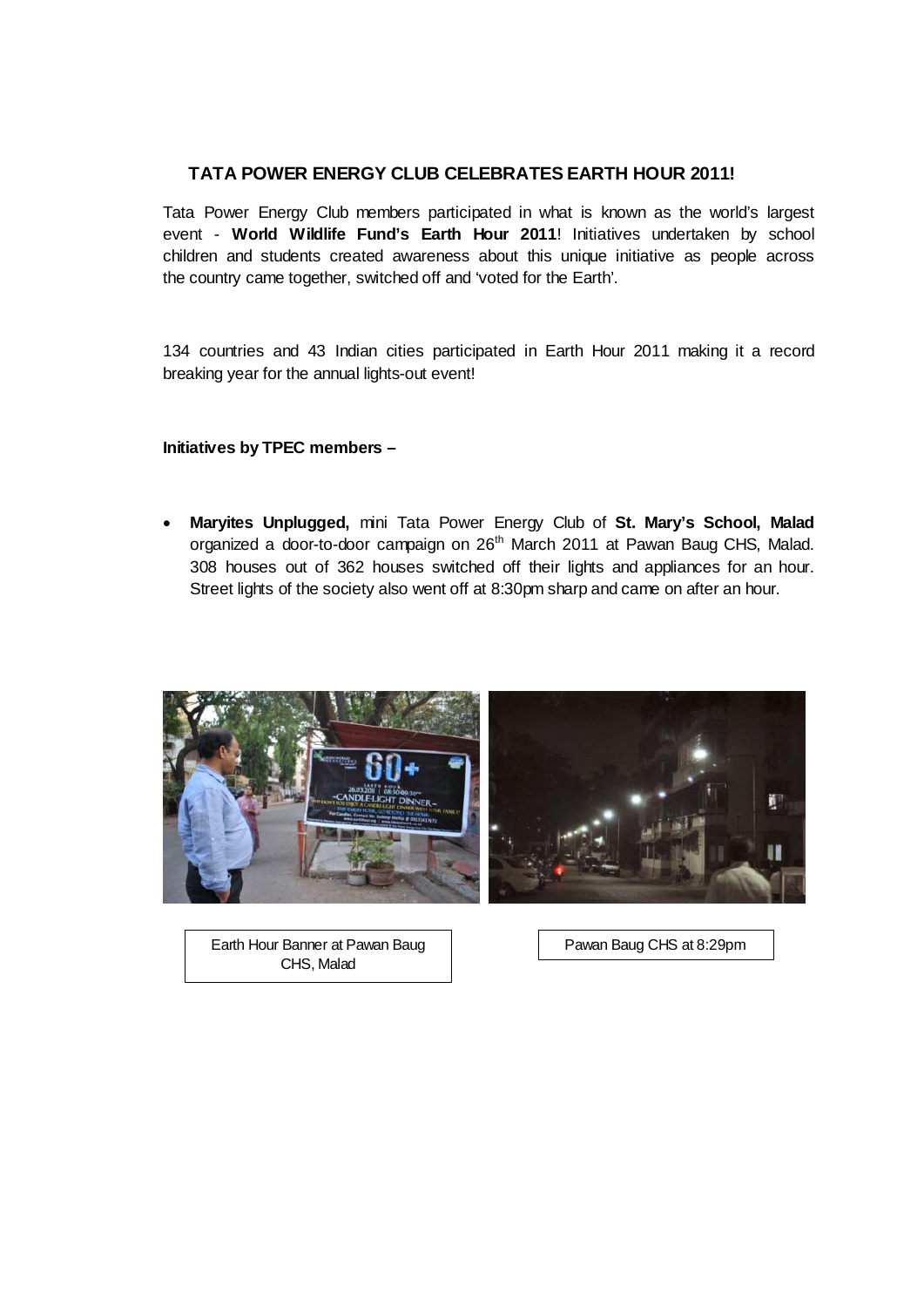

Pawan Baug CHS at 8:30pm sharp

- Members of mini Tata Power Energy Club of **Sheth G H High School, Borivali**, conducted a society sensitisation programme at Shri Krishna Complex, Borivali.
- Students of **Rizvi Springfield High School, Bandra** organized a 'nukkad natak' near Globus, Bandra to educated citizens about energy conservation in general and exhorted the audience to 'switch off' for Earth Hour.

• Students of **Sir J J Boys School, Fort** organized a street play on 25<sup>th</sup> March to promote Earth Hour.

• Nikhil Ajgaonkar of **St. Xaviers' College, Mumbai,** influenced Yugadharma Housing Society residents in Malad to 'switch off' in support of the initiative.